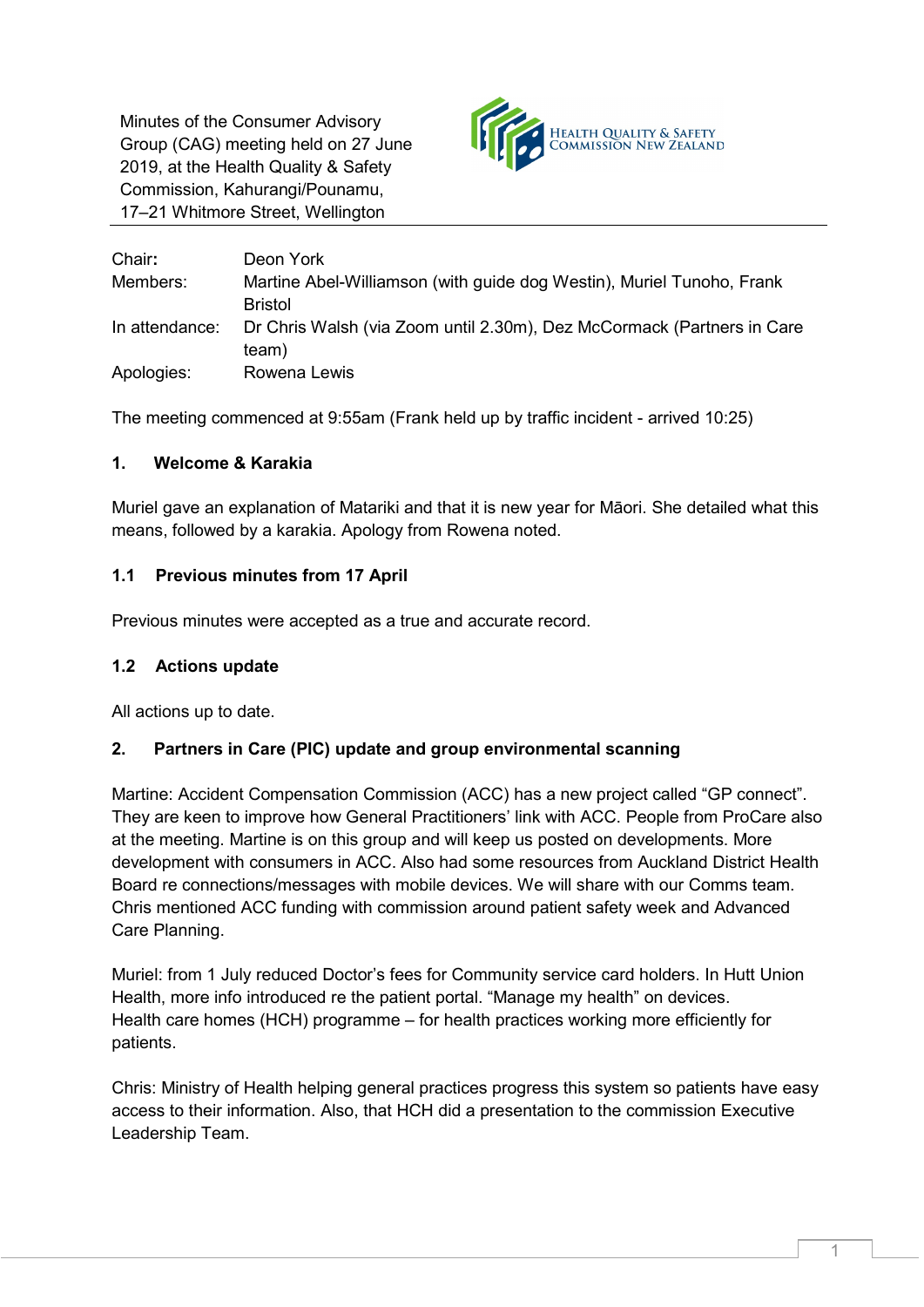Partners-in-Care (PIC) update: we completed/delivered everything we said we would do in last financial year. Deon will forward the link for the 6 co-design case studies.

Deon presented a PowerPoint re what was being presented to the consumer councils. Chris spoke to some of those slides. The presentation is embedded here:

Quality and safety marker (QSM's) pilot starts July/August. Data will be available by Dec.

Frank commented that any measures for the mental health and addiction programme are not included, and cautioned any silos forming.

#### **3. Feedback from 9 May Board hui.**

#### Rowena tabled the following by email:

With regard to the Board meeting – it was fairly interesting. Steve Maharey and Sarah Fit (Pharmac) came along and there were discussions with the board about how the board and Pharmac could work more closely.

The PIF reviewers came along and gave their findings to date. The identity of the organisation seemed more positive and the value to the community and stakeholders more apparent.

All in all, it was a good Board meeting. Not all members there but a positive vibe. Very good contribution from Ria for Te Rōpū

Chris expanded on this with further explanation. Also spoke to the Mental Health & Addictions (MH&A) presentation. They are moving thru their 5 priority areas and are making progress.

Frank mentioned last two MH&A huis were cancelled. However, Roz sent through some slides. Zero seclusion is a hot topic and how this is addressed. Significant challenge here regarding use of force in Mental Health seclusion.

#### **4. Feedback from 21 May Te Rōpū hui**

Muriel was an apology. However, Chris & Deon presented the new Guide – "Progressing Consumer engagement in primary Care"

Deon mentioned content and where the emphasis lay with Te Tiriti and the whole Equity issue for Māori. We need to keep a track of how things are going for Māori – e.g. the Northland immunisation example

We followed up with Te Rōpū and these are the bullet points of what went in the guide:

- 1. We highlight the importance of te Tiriti and the NZPHD Act 2000 early on in the document and also make specific reference to *Ka Ao, Ka Awatea*, the Māori health strategy developed by Te Tihi, MidCentral DHB and Central Primary Health Organisation. This document has been selected as a great example for primary care land.
- 2. We have discussed engaging with Māori under 'working with diverse communities'. In the way it is written, we have not lumped groups together, but we are mindful of giving that impression. We would be interested in your view on this.
- 3. We had originally wanted to reference WAI2575, but the recommendations will come out just a little bit later than we need so this is not referenced.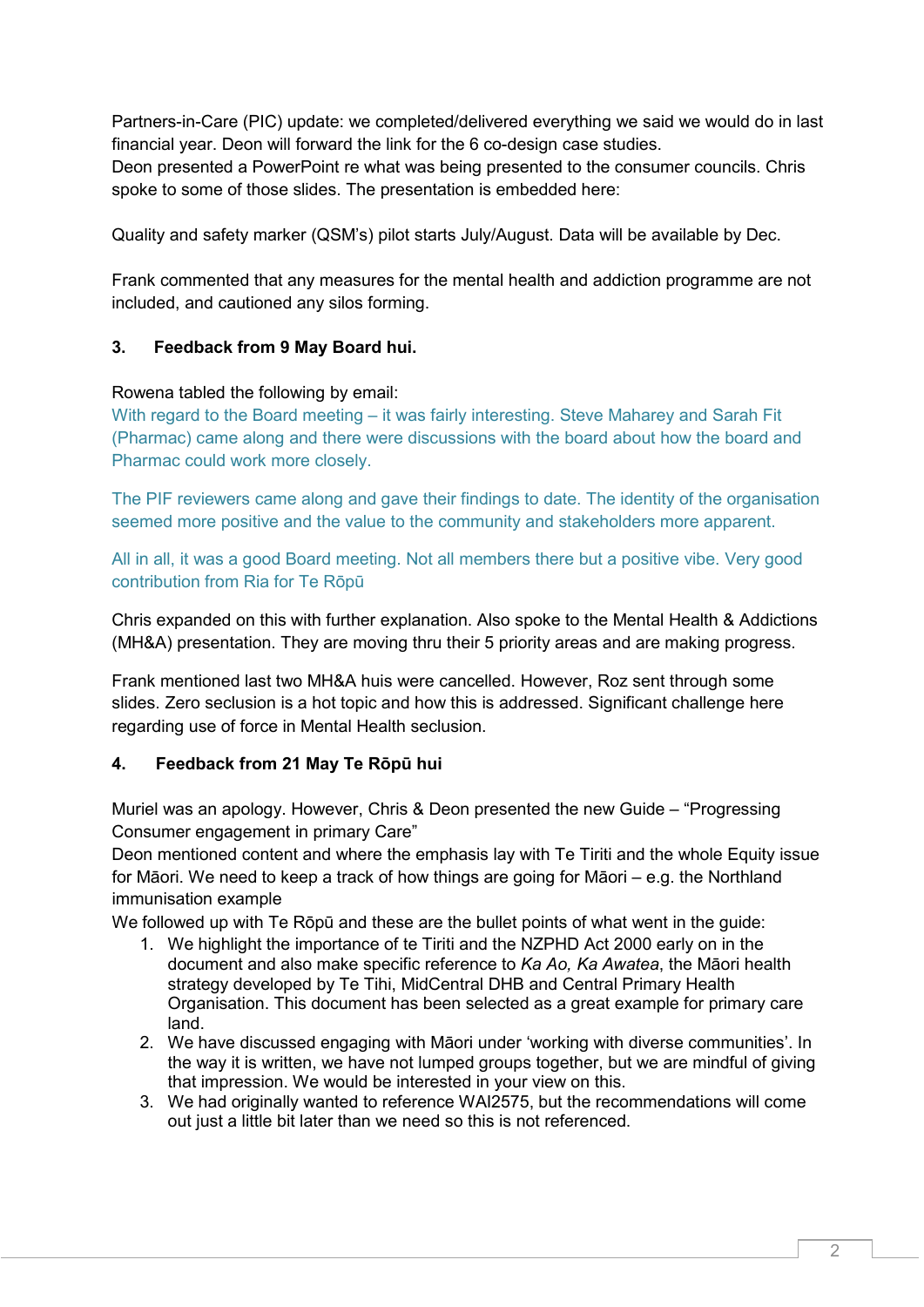The Consumer Network joined the Te Rōpū hui and following are the mintues from that meeting:

A whakawhanaungatanga was conducted

Ria briefly discussed Te Rōpū's role.

- They provide advice to the Commission board and some of it informs wider health policies.
- Ria took over as chair when the issue of health equity was coming to the fore and the issue of institutional racism was quite prevalent.
- There's been a recent change in Te Rōpū membership.
- They're working with the Commission on how to meet this challenge and the challenge of change; having discussions on the equity dashboard (where we can see DHBs performance) and the Window document. The equity dashboard is much more userfriendly and nearly at the end of development. It will be much clearer where the inequities are and show the stark differences between groups.
- Pacific health has similar inequalities to Māori work.
- There is a focus on the Treaty.
- The issues for consumers are key to Te Rōpū's work, especially co-design.
- Te Rōpū is a strategic advisory group but sometimes this is hard to focus on as the members want to get into the nuts and bolts of issues.

Chris Walsh briefly discussed the Consumer Network's role

- Consumer Network has existed for nearly 7 years and has grown from 8 to 13 members out of necessity.
- They don't focus on tokenism and just tick box method but ensure wider representation, especially Māori and Pacific representation.
- Muriel Tunoho is also on Consumer Network.
- They strongly value connections and partnerships between groups, for example, there are 60 consumer advisors now engaged on various programmes at the Commission and they have a day tomorrow to connect them all together. The Commission focuses on how it can support the consumer advisors more in their role with the Commission in the advisory groups.
- The Network exists at a more operational level. They don't have a big budget, but it's spent as the network wants in themed areas. It's more directed for out into the community.
- They focus on meaningful relationships. They engage with health consumers as they are able and support their interactions in the community.
- There is a real focus on Treaty and equity also. They push for a lot of co-design and make it as meaningful as possible for patients, family and whānau.
- The language in the consumer space is important.
- Chris noted that the move from the Commission into primary care sector feels like "Starting all over again". where we were with DHBs several years ago
- There is now reasonable consumer engagement at the DHBs.
- CAG consists of the 4 members one who is on the Consumer Network. There is no consumer representation on the Board yet as this is a ministerial appointment. In the meantime, this advisory group with the chair of it attending board meetings will provide the consumer input at board level. CAG meets 4 times a year and they are supported from Partners in Care budget.

We all had a shared lunch

## **5. Feedback from 21 May Consumer network hui**

Martine – great synergies meeting Te Rōpū. Good to have day before forum to set the scene for that day. See above for notes on joint meeting with Te Rōpū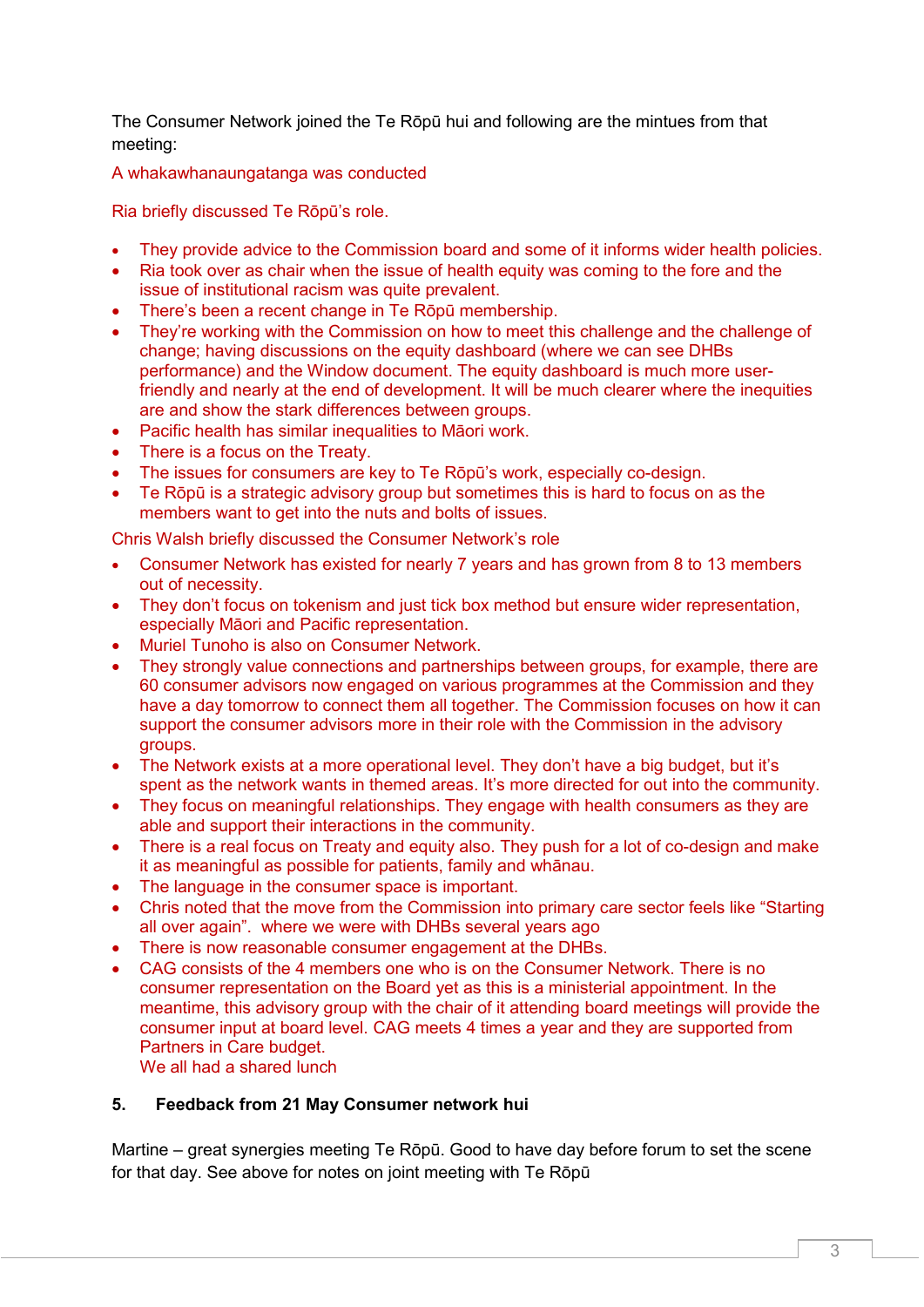# **6. Diligent training** (moved into Pounamu)

Aaron Tunnicliff gave a training session on Diligent, so we can get the Consumer Advisory Group up and running.

For Martine – she could use diligent via an I-pad.

PIC to look at possibility of providing Martine with an I-Pad.

## **7. Feedback on Board paper for 18/19 July hui**

After Lunch there was a Perinatal and Maternal Mortality Review (PMMRC) report paper to give feedback on including the new "Panui for Post Mortem" leaflet.

Rowena gave feedback in an email. Muriel felt that the leaflet wasn't quite there and tone of language in wording needs working on. Whānau need to be taken through each step of what happens, so they can be involved and know what is going to happen.

The following feedback was agreed and passed back to Mortality Review Committees (MRC's) on 1 July:

Regarding the panui for post mortem examination:

- Phrases such as "parents say" or "parents tell us" seem a little impersonal.
- The brochure also references "our baby" and "we" which presumably aims it at couples. This may not always be the case.
- The overall tone of the brochure did not seem quite there. An example of this is: "your baby will then be gently washed and dressed…and returned to you". This may not work from a Māori perspective, for instance.

Regarding the release of PMMRC's 13<sup>th</sup> annual report:

• CAG is interested in what happens with the recommendations, how they are followed up and implemented.

Deon gave some explanation of what "should" happen with recommendations.

Re report, CAG also asked if the recommendations matched the data and best practice. It was suggested that someone from Mortality Review Committee attend the CAG hui to address some of the questions the group are asking.

## **8. Feedback on 22 May All of commission consumers forum**

Rowena sent the following e-mail:

"Thank you for a very interesting and informative day yesterday.

You provided a great forum for HQSC consumers to network together for the benefit of the commission and therefore NZ people.

I was impressed by the passion of everyone to make a difference to the health system for others. It is amazing how far we have come. The presentations by all, with a particular shout out to Kiri Rikihana, were outstanding and informed the group.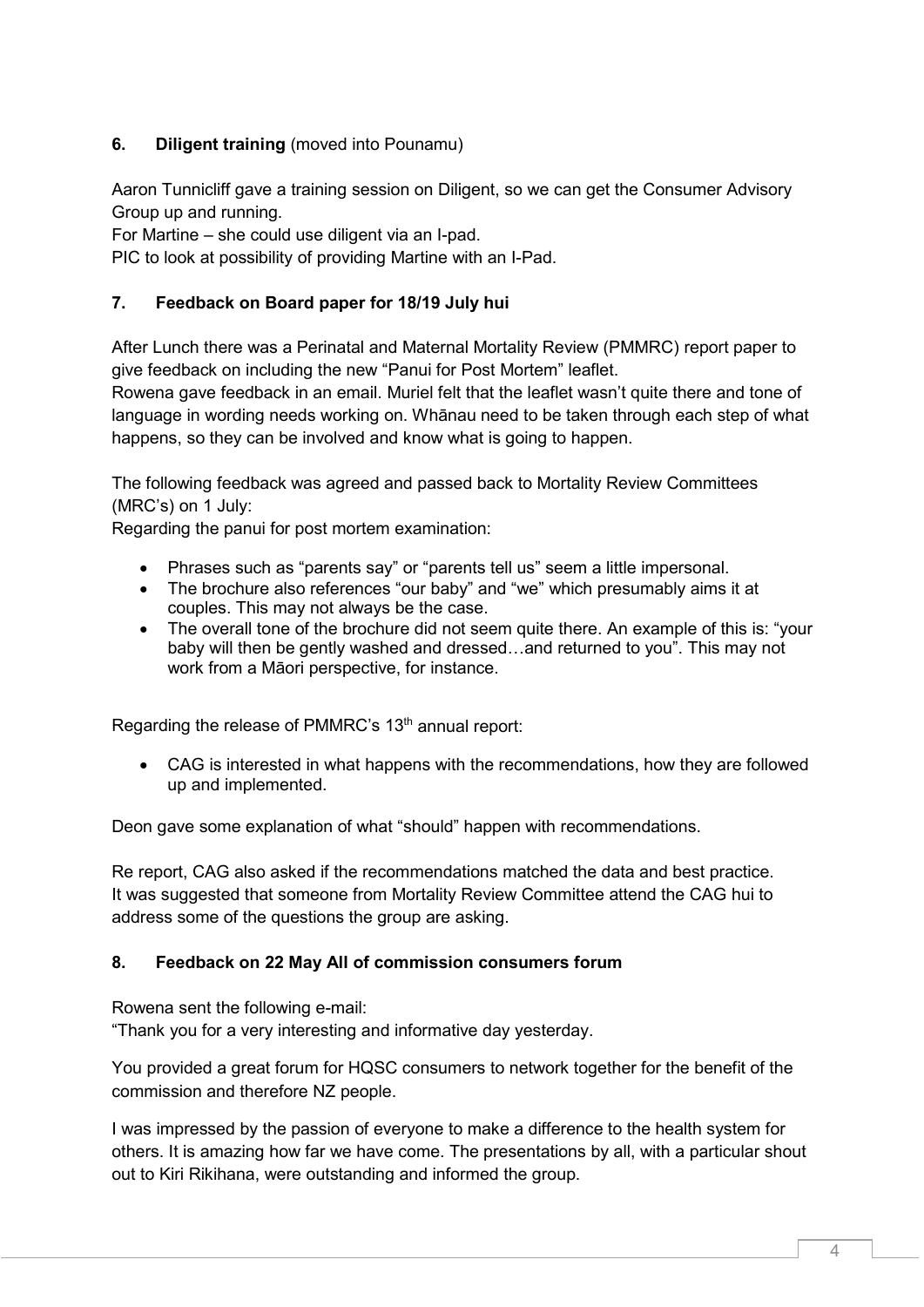A couple of caveats though: I was concerned that it was important that consumers were listening to what they were told by others and that they understood.

I think it is important that consumers have a lived experience in relation to the specific group that they take part in. There was a general wish for support, which the Commission provides and from what I could see differences in opinion were discussed in good cheer.

It was great to see general acceptance of the need to improve health outcomes for Maori and the acceptance of the need for equity lens across the Commission work. The importance of the Treaty of Waitangi and that equity is not equality were universally accepted.

It was a very worthwhile day."

Dez gave a brief summary on the survey including Rowena's comments above.

Dez will further condense the survey results and send to all attendee's and put on website. Deon spoke about the where to from here.

Frank mentioned an information sharing forum that was raised. Individual projects that others can learn from.

PIC to talk to comms about an interactive page on website that consumers can list people's stories and feed into.

Deon reported back to the HQSC through the staff meeting about the forum

## **9. Discussion on DPO Coalition (Disabled Persons Organisation)**

This was a continuation of the discussion from the last hui.

We had this discussion after item 5.

Martine said the DPO were having meetings and will soon to be ready to meet with the Commission. Complete template Martine has sent us (action item) when we know who is going and say that the Commission wants to attend and what our message will be. Keep this current on our action items.

Martine said it would be good to meet with the consortium that Adri Isbister, Deputy Director-General Disability brings together. They run a forum that meets every 4 months for 3 to 4 days with the disability sector.

Deon has asked Martine if she has a coordinator contact at the MOH, so we can find out when the next forum is and get on agenda.

## **10. Amendment to TOR**

Dez ran through the amendments and Chris expanded on the Integrity and conduct clause 11. Muriel had an amendment to include Tangata Whenua in clause 4.1.

Suggestion made that we have an appendix on Te Tiriti and those obligations. This should be discussed by the wider Executive Leadership Team and PIC will raise by email. Deleting 4.2 all together.

Any changes will be a Board paper to advise changes and discussed at the Nov Board hui the CAG attend.

## **11. Interests register**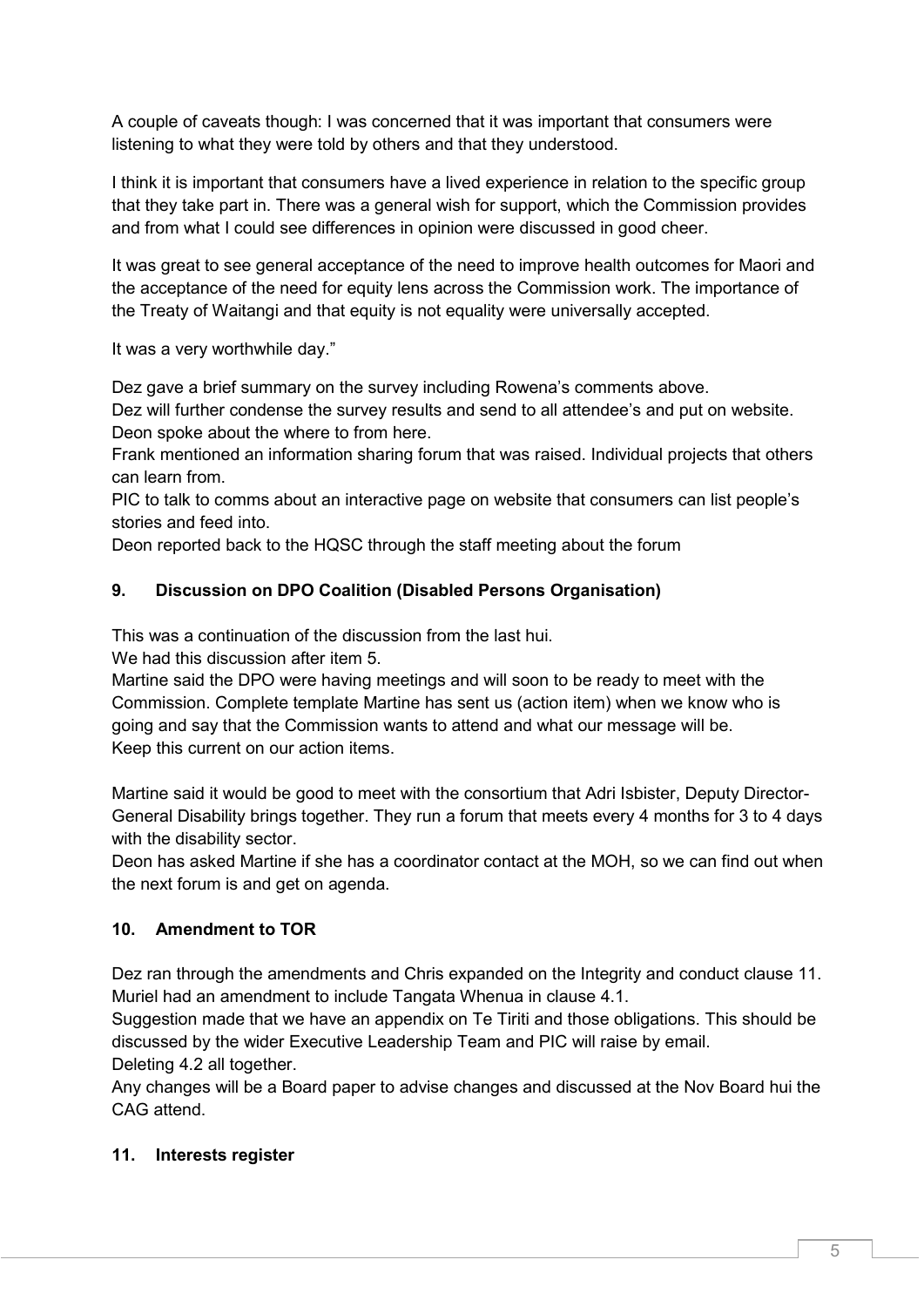Dez spoke to this. The register will be updated and tabled at future huis.

## **12. Other business**

Next CAG hui is out of session and Board papers will (hopefully) be up on Diligent.

November hui is being moved from 6 Nov to 28 Nov to coincide with Board hui and CAG are attending that.

## **13. Karakia**

Muriel did the karakia.

#### **Next face-to-face meeting: 28 Nov 2019 –** *Kahurangi*

**Close of meeting:** meeting closed at 2:28pm

#### **Actions list:**

| <b>Date</b>   | <b>Action</b>                                                                                                                                                                                            | <b>Responsibility</b>       |
|---------------|----------------------------------------------------------------------------------------------------------------------------------------------------------------------------------------------------------|-----------------------------|
| 17 April 2019 | Rowena to provide personal email address for<br>Sept Board papers to be sent to by Paula                                                                                                                 | Rowena/Paula<br>(Completed) |
| 27 June 2019  | Deon to forward the link for the 6 case studies                                                                                                                                                          | Deon<br>(completed)         |
| 27 June 2019  | PIC to look at possibility of providing Martine<br>with an I-Pad.                                                                                                                                        | Dez/Deon<br>(underaction)   |
| 27 June 2019  | Schedule for a representative from the Mortality<br>Review Committees to attend the CAG hui to<br>address some of the questions the group are<br>asking. (see 7. Above)                                  | <b>Dez</b><br>(actioned)    |
| 27 June 2019  | Forum survey results to be condensed and<br>forwarded to all forum attendees and put on the<br>website.                                                                                                  | Dez<br>(completed)          |
| 27 June 2019  | PIC to talk to comms about an interactive page<br>on website that consumers can list people's<br>stories and feed into.                                                                                  | Deon/Dez<br>(on-going)      |
| 27 June 2019  | Complete template Martine has sent us when<br>we know who from the commission will attend<br>the DPO Coalition meeting and advise what our<br>message will be.<br>Keep this current on our action items. | Deon/Dez\<br>(on-going)     |
| 27 June 2019  | Martine to advise Deon if she has a coordinator<br>contact at the MOH for their disability forums so<br>the commission can get on their agenda. (see 9.<br>above)                                        | Martine/Deon<br>(completed) |